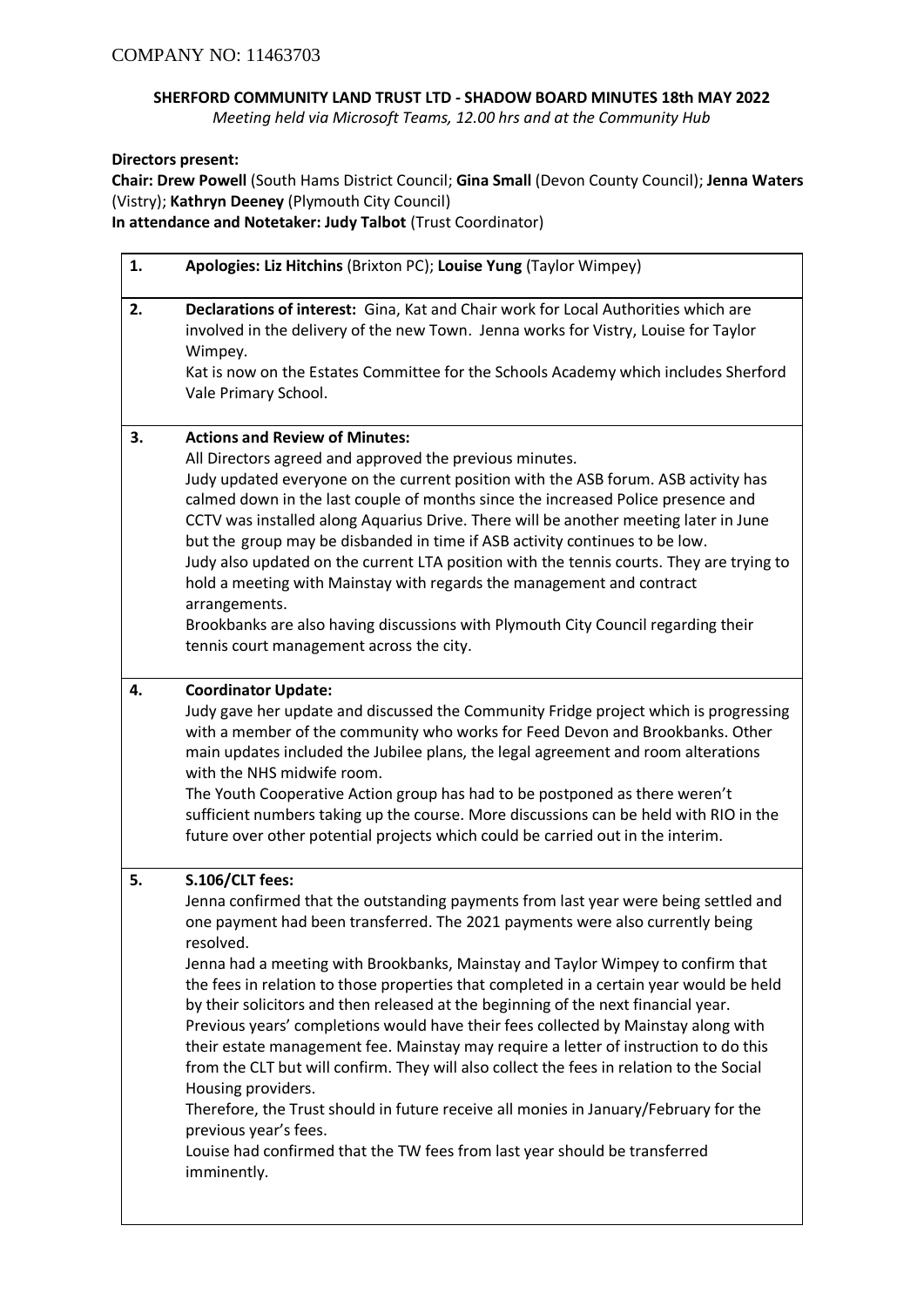| <b>CLT FEES</b>      | 2017-2020 FEES  | <b>2021 FEES</b>           |                             |
|----------------------|-----------------|----------------------------|-----------------------------|
|                      |                 | 2021<br><b>Completions</b> | 2017 - 2020<br>Completions* |
| <b>Bovis</b>         | 11,174 received | 1,200                      | 5,880                       |
| Linden               | 1,520 pending   | 760                        | 2,920                       |
| <b>Taylor Wimpey</b> | 7,366 received  | 1,600                      | 4,920                       |
| Affordable Homes**   | Not known       | 640                        | Not known                   |

**\***To be collected by Mainstay

**\*\***To be collected by Mainstay

Please note that Mainstay will be invoiced for the affordable homes fee collection for 2021; previous affordable homes completion figures are not known. Mainstay will also collect for 2021 fees for the previous years' completions for Linden and Bovis.

Directors discussed the amended Business Plan, and all agreed that this could now be sent out with a schedule of s.106 payments. A total payment of £980,000 is stipulated in the s.106 of which only approximately £75,000 has been received. This is now overdue by five years.

Directors agreed that a reasonable request would be for half the payment as one lump sum and the remainder to be scheduled over the next five years with specific payment dates. It was also agreed that financial advice should be sought in relation to the safeguarding provisions required for such large sums of money. Procedures need to be put in place as soon as possible.

It was proposed that RIO will also look at the proposed amendments within the Articles with a view to finalizing these soon.

- *Jenna to confirm with Judy when the 2021 payments have all been made.*
- *Mainstay need to confirm that they will be transferring last years' fees for previous completions. Judy to issue an invoice for these.*
- *Judy to circulate the previous amendments in relation to the Articles of Association.*
- *Gina to draft an email for approval by Drew to be sent by the LPA setting out the schedule of s.106 payments together with the Business Plan.*
- *Gina to liaise with RIO over procuring financial services consultancy for Safeguarding measures in relation to the forthcoming s.106 monies.*

## **6. Grant applications:**

Three grant applications had been received; two for the Jubilee and one for Forest School sessions. Funding of £225 was approved for the Jubilee event on Sunday 5<sup>th</sup> June as it is a publicized community-wide event organized by the Church and will have street-food traders as well as games and a bouncy castle. The other event was not approved as it wasn't representing the whole community and was replicating similar activities.

The Forest School application was turned down as it appears to be a private enterprise with no plans for sustainability and therefore did not meet the Trust's criteria.

• *Judy to notify all grant applications of the Directors' decisions*